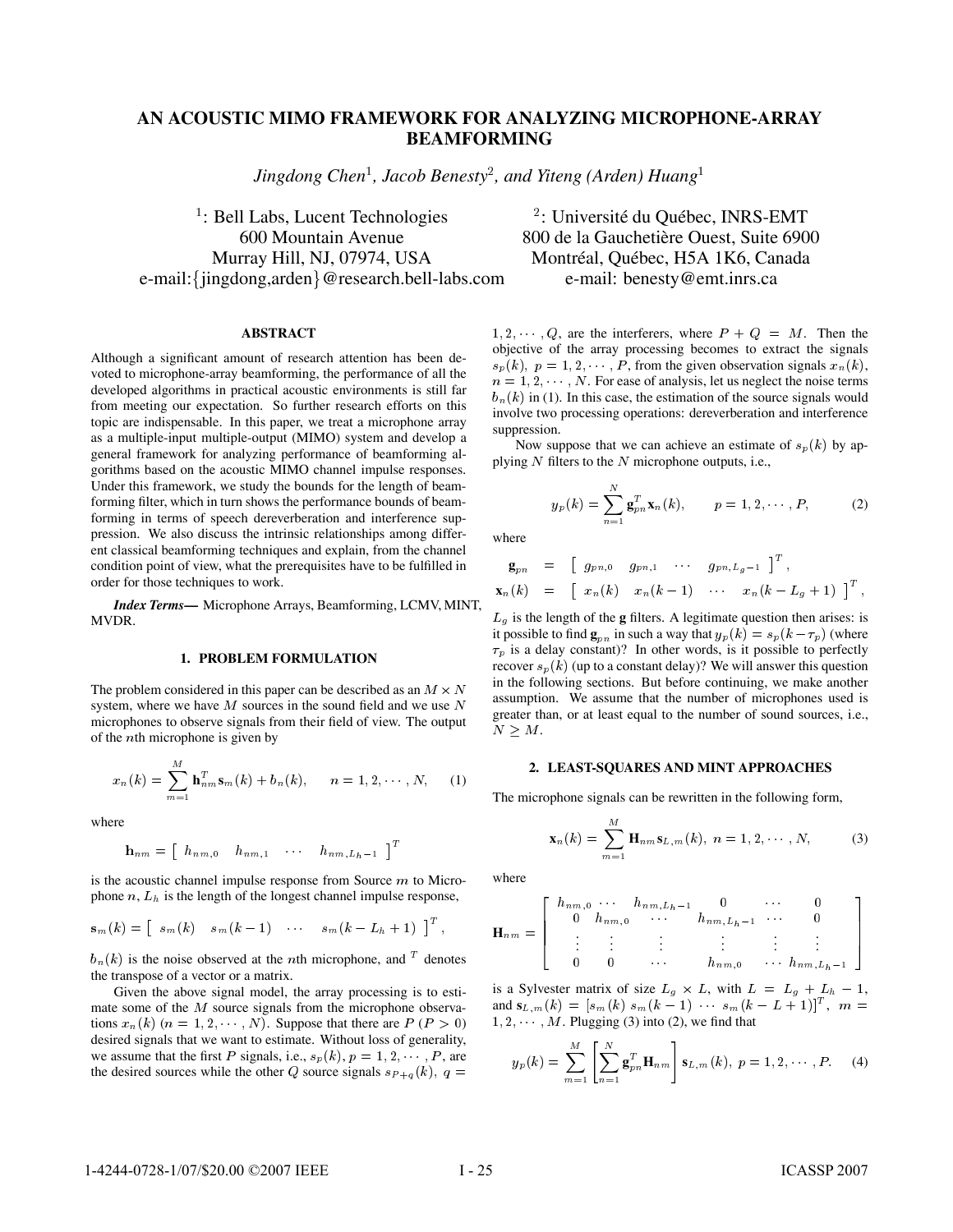From the above expression, we see that in order to perfectly recover  $s_p(k)$ , the following condition has to be satisfied:

$$
\mathbf{H}^T \mathbf{g}_p = \mathbf{u}'_p,\tag{5}
$$

where

$$
\mathbf{H} = \begin{bmatrix} \mathbf{H}_{11} & \mathbf{H}_{12} & \cdots & \mathbf{H}_{1M} \\ \mathbf{H}_{21} & \mathbf{H}_{22} & \cdots & \mathbf{H}_{2M} \\ \vdots & \vdots & \ddots & \vdots \\ \mathbf{H}_{N1} & \mathbf{H}_{N2} & \cdots & \mathbf{H}_{NM} \end{bmatrix}
$$
  
\n
$$
\mathbf{g}_p = \begin{bmatrix} \mathbf{g}_{p1}^T & \mathbf{g}_{p2}^T & \cdots & \mathbf{g}_{pN}^T \end{bmatrix}^T,
$$
  
\n
$$
\mathbf{u}'_p = \begin{bmatrix} \mathbf{g}_{p1}^T & \mathbf{g}_{p2}^T & \cdots & \mathbf{g}_{pN}^T \end{bmatrix}^T,
$$
  
\n
$$
\mathbf{u}'_p = \begin{bmatrix} \mathbf{0}_{L \times 1}^T & \cdots & \mathbf{0}_{L \times 1}^T & \mathbf{0}_{L \times 1}^T & \cdots & \mathbf{0}_{L \times 1}^T \end{bmatrix}^T,
$$

and

$$
\mathbf{u}_p = \begin{bmatrix} 0 & \cdots & 0 & 1 & 0 & \cdots & 0 \end{bmatrix}^T
$$

is a vector of length L, whose  $\tau_p$ th component is equal to 1. The channel matrix **H** is of size  $NL_q \times ML$ . Depending on the values of N and M, we have two cases, namely,  $N = M$  and  $N > M$ .

**Case 1**:  $N = M$ .

In this case,  $ML = NL = NL_g + NL_h - N$ . Since  $L_h > 1$ , we have  $ML > NL_q$ . This means that the number of rows of  $H<sup>T</sup>$  is always larger than its number of columns. Now let's assume that the matrix  $H<sup>T</sup>$  has full column rank. In this situation, the best estimator that we can derive from (5) is the least-squares solution, i.e.,

$$
\mathbf{g}_p^{\text{LS}} = \left[\mathbf{H}\mathbf{H}^T\right]^{-1} \mathbf{H}\mathbf{u}_p'.
$$
 (6)

However, this solution may not be good enough in practice for the following reasons: 1. we do not know how to determine  $L_q$ ; 2. the whole impulse response matrix **H** must be known to find the optimal filter in the LS sense, and thus there is very little flexibility with this method.

# **Case 2:**  $N > M$ .

With more microphones than sources, is it possible to find a better solution than the LS one? Let  $M = N - K$ ,  $K > 0$ . In fact, requiring  $H<sup>T</sup>$  to have a number of rows that is equal to or larger than its number of columns, we find this time an upper bound for  $L_q$ ,

$$
L_g \le (N/K - 1) (L_h - 1).
$$
 (7)

If we take

$$
L_g = (N/K - 1) (L_h - 1), \tag{8}
$$

and if  $L_q$  is an integer,  $\mathbf{H}^T$  is now a square matrix. Therefore,

$$
\mathbf{g}_p^{\text{MINT}} = \left[\mathbf{H}^T\right]^{-1} \mathbf{u}_p'.\tag{9}
$$

This expression is exactly the MINT method [2], which can perfectly recover the signal of interest  $s_p(k)$  if **H** is known or can be accurately estimated. Of course, we supposed that  $H<sup>T</sup>$  is of full rank, which is equivalent to saying that the polynomials formed from  $h_{1m}, h_{2m}, \dots, h_{Nm}, m = 1, 2, \dots, M$ , share no common zeroes.

It is very interesting to see that, if we have more microphones than sources, we have more flexibility in estimation of the signals of interest and have a better idea for the choice of  $L_g$ .

## **3. FROST ALGORITHM**

Following (3), if concatenating the  $N$  observation vectors together, we get:

$$
\mathbf{x}(k) = \begin{bmatrix} \mathbf{x}_1^T(k) & \mathbf{x}_2^T(k) & \cdots & \mathbf{x}_N^T(k) \end{bmatrix}^T = \mathbf{H} \mathbf{s}_{ML}(k),
$$

where  $\mathbf{s}_{ML}(k) = [\mathbf{s}_{L,1}^T(k) \quad \mathbf{s}_{L,2}^T(k) \quad \cdots \quad \mathbf{s}_{L,M}^T(k)]^T$ . The covariance matrix corresponding to  $\mathbf{x}(k)$  is:

$$
\mathbf{R}_{xx} = E\left\{ \mathbf{x}(k)\mathbf{x}^T(k) \right\} = \mathbf{H}\mathbf{R}_{ss}\mathbf{H}^T, \tag{10}
$$

with  $\mathbf{R}_{ss} = E \{ \mathbf{s}_{ML}(k) \mathbf{s}_{ML}^T(k) \}$ . We assumed that  $\mathbf{R}_{xx}$  is invertible, which is equivalent to stating that the  $\mathbf{R}_{ss}$  matrix is of full rank and  $\mathbf{H}^T$  matrix has full column rank. We are now ready to study two interesting cases.

**Case 1**: Partial Knowledge of the Impulse Response Matrix.

In this case, we wish to extract source  $s_p(k)$  with only the knowledge of  $\mathbf{H}_p$ , i.e., the impulse responses from that source to the  $N$  microphones. With this information, the LCMV filter is obtained by solving the following problem [1]:

$$
\min_{\mathbf{g}_p} \mathbf{g}_p^T \mathbf{R}_{xx} \mathbf{g}_p \quad \text{subject to} \quad \mathbf{H}_{p}^T \mathbf{g}_p = \mathbf{u}_p. \tag{11}
$$

Hence,

$$
\mathbf{g}_p^{\text{LCMV1}} = \mathbf{R}_{xx}^{-1} \mathbf{H}_{:p} \left[ \mathbf{H}_{:p}^T \mathbf{R}_{xx}^{-1} \mathbf{H}_{:p} \right]^{-1} \mathbf{u}_p. \tag{12}
$$

We refer to this approach as the LCMV1, where a necessary condition for  $\left[\mathbf{H}_{p}^{T}\mathbf{R}_{xx}^{-1}\mathbf{H}_{p}\right]$  to be nonsingular is to have  $NL_{g} \geq L$ , which implies that

$$
L_g \ge (L_h - 1)/(N - 1). \tag{13}
$$

An important thing to observe is that the minimum length required for the filters  $\mathbf{g}_{nn}^{\text{LCMV1}}$ ,  $n = 1, 2, \cdots, N$ , decreases as the number of microphones increases. As a consequence, the Frost filter has the potential to significantly reduce the effect of the interferers with a large number of microphones.

If we take the minimum required length for  $L_g$ , i.e.,  $L_g = (L_h 1/(N-1)$  and assume that  $L_q$  is an integer, **H**  $_p$  turns to be a square matrix and (12) becomes:

$$
\mathbf{g}_p^{\text{LCMV1}} = \left[\mathbf{H}_{:p}^T\right]^{-1} \mathbf{u}_p = \left[\begin{array}{cc} \mathbf{H}_{1p}^T & \mathbf{H}_{2p}^T & \cdots & \mathbf{H}_{Np}^T \end{array}\right]^{-1} \mathbf{u}_p, \quad (14)
$$

which is the MINT method [2]. So the MINT method is a particular case of the Frost algorithm. Although never shown before, this result should not come as a surprise since the motivation behind the two approaches is similar.

We assumed in (14) that  $\mathbf{H}_{p}$  has full rank, which requires that the N polynomials formed from  $h_{1p}, h_{2p}, \cdots, h_{Np}$  share no common zeros. From (10), we can deduce that a necessary condition for  $\mathbf{R}_{xx}$  to be invertible is to have  $NL_q \leq ML$ . When  $M = N$ , i.e., the number of sources is equal to the number of microphones, this condition is always true, which means that there is no upper bound for  $L_q$ . When  $N > M$ , assume that  $M = N - K$ ,  $K > 0$ , this condition becomes

$$
L_g \le (N/K - 1)(L_h - 1). \tag{15}
$$

Combining (15) and (13), we see how  $L<sub>g</sub>$  is bounded, i.e.,

$$
(L_h - 1)/(N - 1) \le L_g \le (N/K - 1)(L_h - 1).
$$
 (16)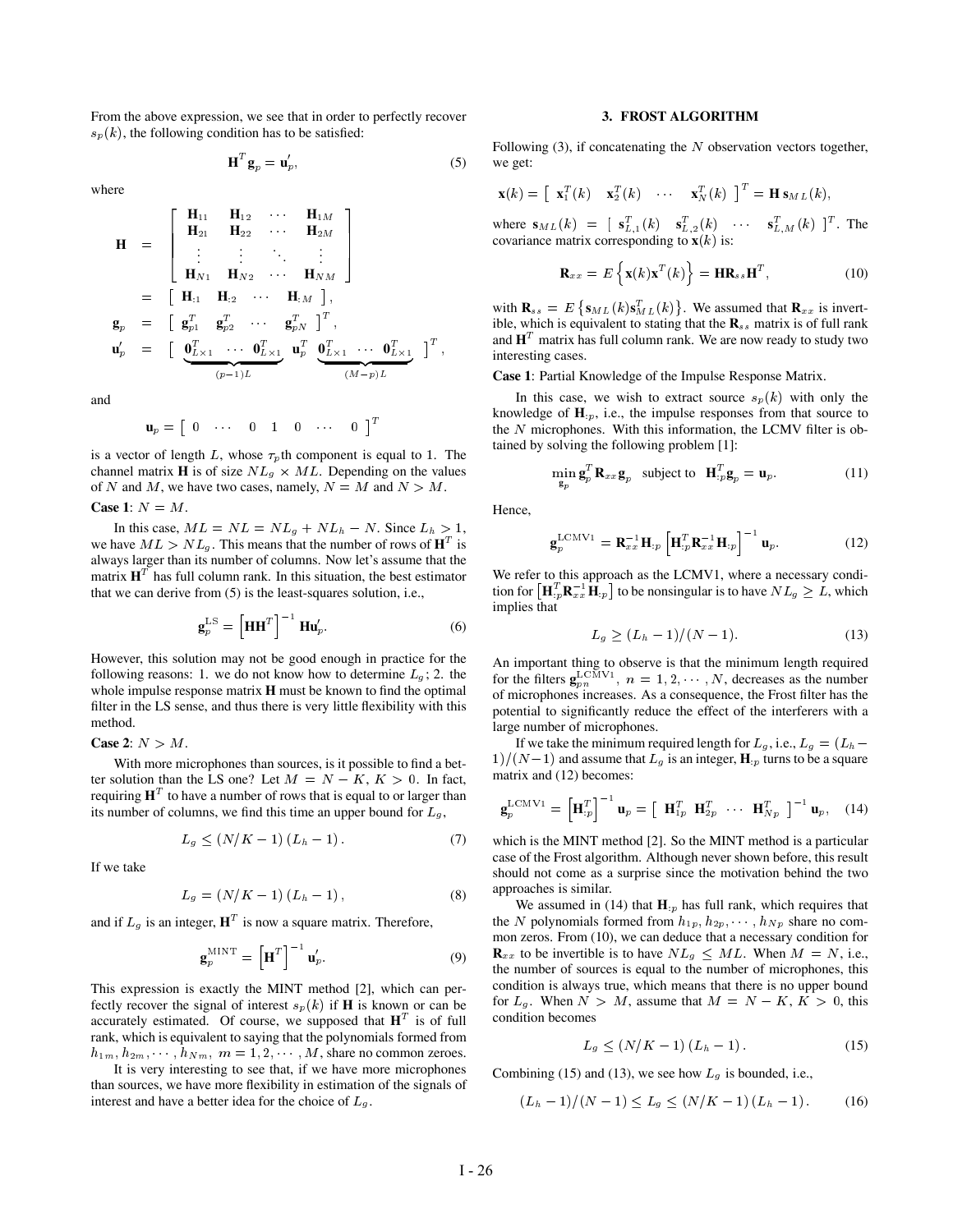**Case 2:** Full Knowledge of the Impulse Response Matrix and  $N >$ М.

Here, we wish to extract source  $s_p(k)$  with the full knowledge of the impulse response matrix **H**, with  $M = N - K$ ,  $K > 0$ . Taking all this information into account in our optimization problem,

$$
\min_{\mathbf{g}_p} \mathbf{g}_p^T \mathbf{R}_{xx} \mathbf{g}_p \quad \text{subject to} \quad \mathbf{H}^T \mathbf{g}_p = \mathbf{u}_p', \tag{17}
$$

we find the solution,

$$
\mathbf{g}_p^{\text{LCMV2}} = \mathbf{R}_{xx}^{-1} \mathbf{H} \left[ \mathbf{H}^T \mathbf{R}_{xx}^{-1} \mathbf{H} \right]^{-1} \mathbf{u}_p'.
$$
 (18)

We refer to this approach as the LCMV2, where we assumed that both  $\mathbf{R}_{xx}$  and  $[\mathbf{H}^T \mathbf{R}_{xx}^{-1} \mathbf{H}]$  are nonsingular and their inverse matrices exist. From the previous analysis, we know that in order for  $\mathbf{R}_{xx}$  to be invertible the condition in (15) has to be true. Also, a necessary condition for  $\left[\mathbf{H}^T \mathbf{R}_{xx}^{-1} \mathbf{H}\right]$  to be nonsingular is to have  $NL_g \geq ML$ , the i which implies that

$$
L_g \ge (N/K - 1) (L_h - 1).
$$
 (19)

Therefore, the only condition for (18) to exist is that:

$$
L_g = (N/K - 1) (L_h - 1), \t(20)
$$

and this value needs to be an integer. In this case, **H** is a square matrix and (18) becomes:

$$
\mathbf{g}_p^{\text{LCMV2}} = \left[\mathbf{H}^T\right]^{-1} \mathbf{u}_p',\tag{21}
$$

which is also the MINT solution [2].

#### **4. GENERALIZED SIDELOBE CANCELLER**

The generalized sidelobe canceller (GSC) transforms the LCMV algorithm from a constrained problem into an unconstrained form [3]. Consider the linearly constrained optimization problem given in (11). If we assume that  $L_q > (L_h - 1)/(N - 1)$  so that the nullspace of  $\mathbf{H}_{p}^{T}$  not to be equal to zero (this indicates that the GSC structure makes sense only for the LCMV1 filter), the GSC method can be formulated as [4]:

$$
\mathbf{g}_p = \mathbf{f}_p - \mathbf{B}_p \mathbf{w}_p,\tag{22}
$$

where

$$
\mathbf{f}_p = \mathbf{H}_{:p} \left[ \mathbf{H}_{:p}^T \mathbf{H}_{:p} \right]^{-1} \mathbf{u}_p \tag{23}
$$

is the minimum-norm solution of  $\mathbf{H}_{p}^{T} \mathbf{f}_{p} = \mathbf{u}_{p}$  and  $\mathbf{B}_{p}$  is the blocking matrix that spans the nullspace of  $\mathbf{H}_{p}^{T}$ , i.e.  $\mathbf{H}_{p}^{T} \mathbf{B}_{p} = \mathbf{0}$ . The size of  $\mathbf{B}_p$  is  $NL_q \times (NL_q - L)$ , where  $NL_q - L$  is the dimension of the nullspace of  $\mathbf{H}_{p}^{T}$ . Therefore,  $\mathbf{w}_{p}$  is a vector of length  $NL_{q}$  – larger value  $L = (N - 1)L_q - L_h + 1$ , which is obtained from the following unconstrained optimization problem:

$$
\min_{\mathbf{w}_p} (\mathbf{f}_p - \mathbf{B}_p \mathbf{w}_p)^T \mathbf{R}_{xx} (\mathbf{f}_p - \mathbf{B}_p \mathbf{w}_p), \qquad (24)
$$

and the solution is:

$$
\mathbf{w}_p^{\mathrm{GSC}} = \left[ \mathbf{B}_p^T \mathbf{R}_{xx} \mathbf{B}_p \right]^{-1} \mathbf{B}_p^T \mathbf{R}_{xx} \mathbf{f}_p. \tag{25}
$$

It has been shown that,

$$
\mathbf{g}_p^{\text{LCMV1}} = \mathbf{R}_{xx}^{-1} \mathbf{H}_{p} \left[ \mathbf{H}_{p}^T \mathbf{R}_{xx}^{-1} \mathbf{H}_{p} \right]^{-1} \mathbf{u}
$$
  
= 
$$
\left\{ \mathbf{I} - \mathbf{B}_p \left[ \mathbf{B}_p^T \mathbf{R}_{xx} \mathbf{B}_p \right]^{-1} \mathbf{B}_p^T \mathbf{R}_{xx} \right\} \mathbf{f}_p = \mathbf{g}_p^{\text{GSC}} \quad (26)
$$

so the LCMV and GSC algorithms are equivalent.

Expressions (22) and (26) have a very nice physical interpretation [compared to (12)]. The LCMV filter  $\mathbf{g}_v^{\text{LCMV}}$  is the sum of two orthogonal vectors  $f_p$  and  $-B_p \mathbf{w}_p^{\text{GSC}}$ , which serve for different purposes. The objective of the first vector,  $f_p$ , is to perform dereverberation on the signal  $s_p(k)$ , while the objective of the second vector,  $-\mathbf{B}_p\mathbf{w}_p^{\mathrm{GSC}}$ , is to reduce the effect of the interference. Increasing the length  $L_g$  of the filters  $\mathbf{g}_n^{\text{LCM V}}$  from its minimum value  $(L_h - 1)/(N - 1)$  will not change anything on the dereverberation part. However, increasing  $L_g$  will augment the dimension of the nullspace of  $\mathbf{H}_{p}^{T}$ , and hence the length of  $\mathbf{w}_{p}^{\text{GSC}}$ . As a result, better interference suppression is expected. It is obvious, from a theoretical point of view, that perfect dereverberation is possible (if  $\mathbf{H}_p$  is known or can be accurately estimated) but perfect interference suppression is not. In practice, if all the impulse responses  $h_{np}$  ( $n = 1, \dots, N$ ) can be estimated, we can expect good dereverberation but interference suppression may be limited for the simple reason that it will be very hard to make  $L_g$  much larger than  $L_h$  (the length of the impulse responses  $h_{np}$ ).

To find the bounds for the length of  $w_p^{\text{GSC}}$ , we consider two situations. The first one is when  $N = M$ . In this case, we know from the previous section that there is no upper bound for  $L_q$ . This implies that  $w_p^{\text{GSC}}$  can be taken as large as we wish. As a result, we can expect better interference suppression as  $L_g$  is increased. By increasing the number of microphones (with  $N = M$ ), the minimum length required for  $L_g$  will decrease compared to  $L_h$ , which is a very good thing because in practice acoustic impulse responses can be very long.

Our second situation is when we have more microphones than sources. Assume that  $M = N - K$ ,  $K > 0$ . Using (16) and the fact that  $L_{w_p} = (N-1)L_g - L_h + 1$ , we can easily deduce the bounds for the length of  $w_p^{\text{GSC}}$ :

$$
0 < L_{\mathbf{w}_p} \leq \frac{N}{K}(N - K - 1)(L_h - 1)
$$
\n
$$
\leq \frac{N}{K}(N - K - 1)(N - 1)L_g. \tag{27}
$$

This means that there is a limit to interference suppression. Consider the scenario where we have one desired source only  $(P = 1)$  and  $Q$ interferers. We have  $M = Q + 1 = N - K$  and (27) is now:

$$
0 < L_{\mathbf{w}_p} \le \frac{NQ}{N - Q - 1}(L_h - 1) \le \frac{N(N - 1)Q}{N - Q - 1}L_g. \tag{28}
$$

We see from (28) that if  $L<sub>h</sub>$  and  $Q$  remain the same, when we increase the number of microphones, it will allow us to use a larger value for  $L_{w_p}$  to augment the speech-dereverberation and interference-suppression performance.

### **5. MVDR APPROACH**

The minimum variance distortionless response (MVDR) method, due to Capon [5], is a particular case of the LCMV1. In the original formulation of MVDR, the observation signals were assumed free of reverberation so it applies only one constraint to the direct path of